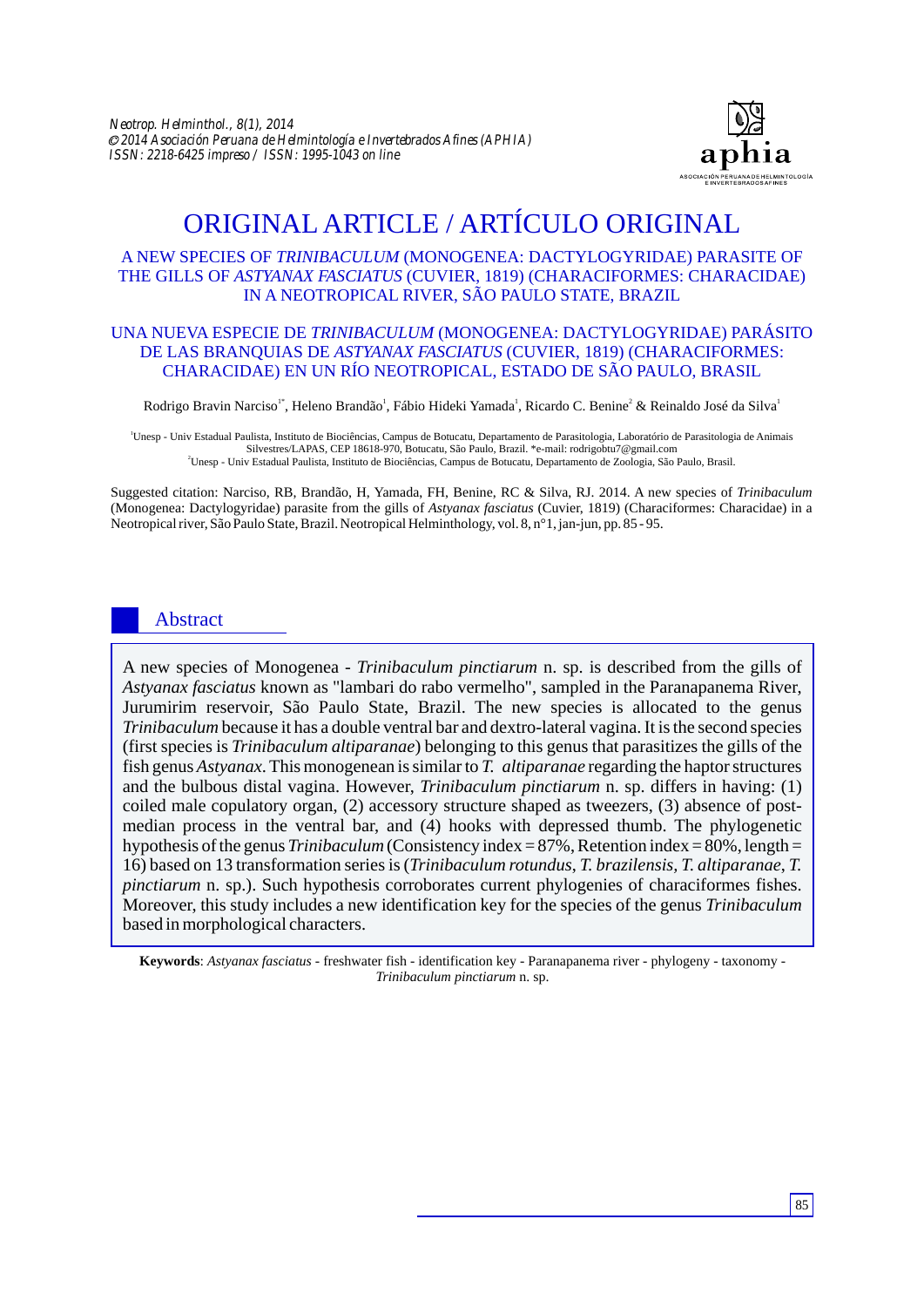# Resumen

Una nueva especie de Monogenea *Trinibaculum pinctiarum* n. sp. fue reportada parasitando las branquias de *Astyanax fasciatus*, conocido popularmente como "lambarí de rabo rojo", capturado en el río Paranapanema, reservatorio Jurumirim, São Paulo, Brasil. La nueva especie se asigna al género *Trinibaculum* por la presentación de una barra ventral doble y la apertura vaginal dextrolateral. Esta es la segunda especie, junto con *T. altiparanae,* perteneciente a este género que parasita las branquias de los peces del género *Astyanax*. Esta especie se parece con *T. altiparanae* en las partes del haptor y la presencia de la vagina distal con el bulbo, pero difiere por tener: (1) un órgano copulador masculino enrollado, (2) pieza accesoria en forma de pinza, (3) proceso posteroventral ausente en la barra dorsal, (4) ganchos con el pulgar deprimido. La filogenia hipotética de especies de *Trinibaculum* (Índice de Consistencia = 87%, Índice de Retención = 80%, longitud = 16) sobre la base de 13 series de transformación es (*Trinibaculum rotundus* (*T. brazilensis* (*T. altiparanae*, *Trinibaculum pinctiarum* n. sp.))). Esta hipótesis se corrobora con la actual filogenia de los peces characiformes. Además en este estudio se presenta una nueva clave de identificación para las especies del género *Trinibaculum* basada en caracteres morfológicos.

Palabras clave: Clave de identificación - Filogenia - Peces de agua dulce - río Paranapanema - Taxonomía - *Trinibaculum pinctiarum* n. sp.

## **INTRODUCTION**

Fishes show a considerable diversity of associate parasite organisms and the class Monogenea Bychowsky, 1937 is an important group of ectoparasites of Neotropical fishes (Eiras *et al*., 2010). The interest in studying monogeneans has been updated considering the amount of publications describing new species or even approaching aspects like pathology, ecology and evolutionary relations.

Evolutionary relations are of great importance for the comprehension of different *taxa* or for relations among hosts (Eiras *et al*., 2010). However, little is known about the relations of monogeneans parasites at the levels of family, sub-family, genus and species (Kritsky & Boeger, 1989; Simková *et al*., 2003).

Currently, approximately 365 monogeneans species are described from Brazil (Cohen, 2013). Although, this number might be underestimated given the remarkable diversity of hosts from the Neotropical region that have not been surveyed yet from a parasitological approach (Reis *et al.*, 2003) and also the specificity of these parasites with their hosts or even hosts that are phylogenetically close (Eiras *et al*., 2010).

The Dactylogyridae Bychowsky, 1933 family is composed of species that are common fish gills parasites (Thatcher *et al*., 2006). Within this family, the genus *Trinibaculum* Kritsky, Thatcher & Kayton, 1980 is characterized by showing double dorsal bars, dextro-lateral vagina, confluent intestinal caecum and intercecal gonads, as proposed by Kritsky *et al*. (1980). Species of this genus have been recorded in Characiformes fishes, such as Bryconidae, Anostomidae and Characidae families.

To date, three other species of the genus *Trinibaculum* have been described: *Trinibaculum brazilensis* Kritsky, Thatcher & Kayton, 1980 in *Brycon melanopterus* (Cope, 1872) from Januacá lake, Amazon State (Kritsky *et al*., 1980); *Trinibaculum rotundus* Karling, Lopez, Takemoto & Pavanelli, 2011 in *Schizodon borelli* (Boulenger, 1900) from the Upper Paraná River floodplain, Paraná State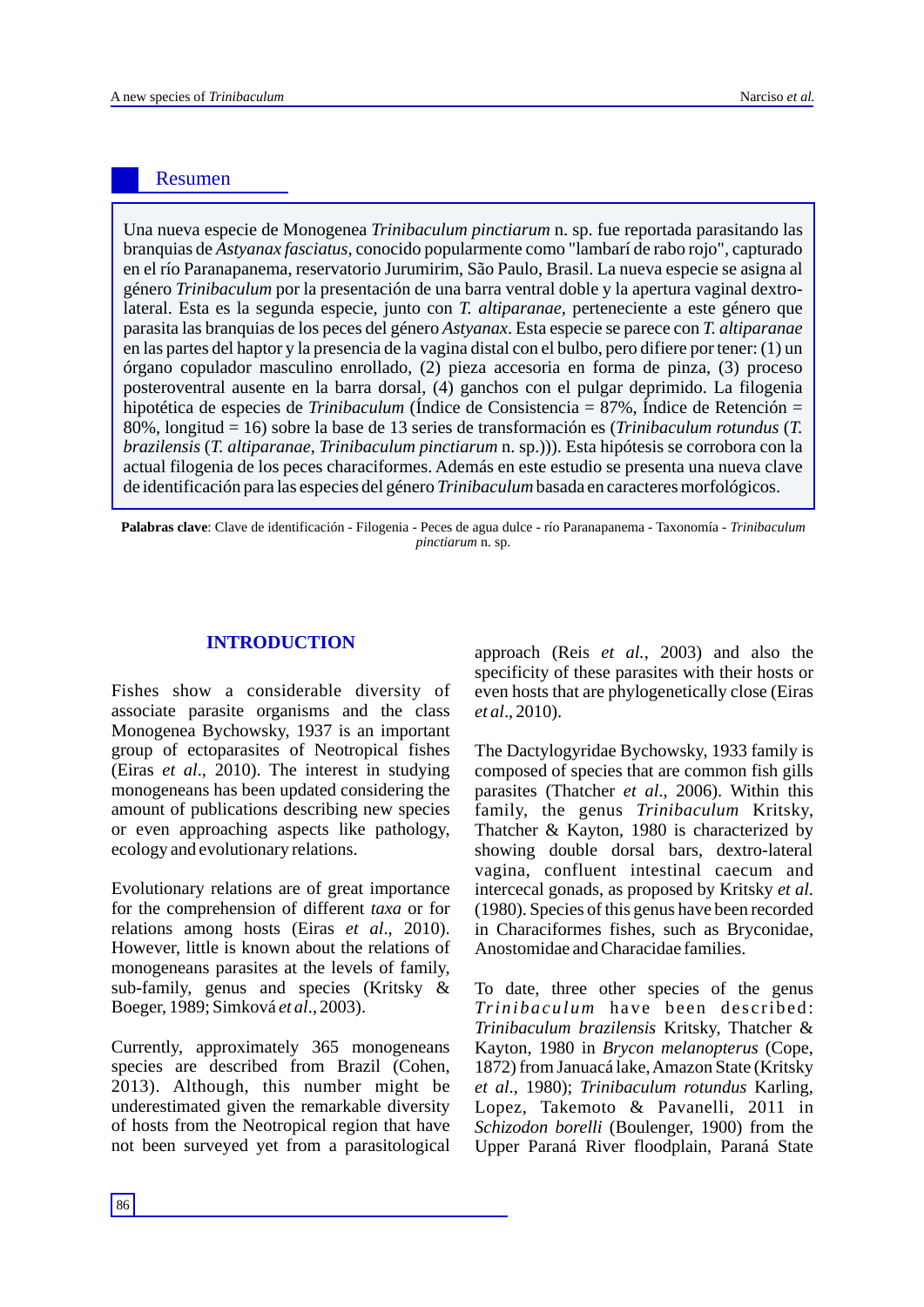(Karling *et al*., 2011); and *Trinibaculum altiparanae*Abdallah, Azevedo & Silva, 2013 in *Astyanax altiparanae* Garutti & Britski, 2000 from the Peixe River, São Paulo State. Brazil (Abdallah *et al*., 2013).

This study describes a new species *Trinibaculum pinctiarum* n. sp. which was reported parasitizing the gills of *Astyanax fasciatus* (Cuvier, 1819) from the Paranapanema River, Jurumirim reservoir, São Paulo State, Brazil, and presents a phylogenetic hypothesis for the genus *Trinibaculum*. An identification key for the known species of the genus *Trinibaculum* is also provided.

# **MATERIALAND METHODS**

## *Sampling, processing and parasites identification*

Eighty specimens of *A. fasciatus* were captured from April/2011 to October/2011 with gillnets in the Paranapanema River, Jurumirim reservoir (23°28'20.28"S 48°38'34.40"W- Google Earth), Angatuba municipality, São Paulo State, Brazil. Each fish specimen was placed in separate plastic bags and frozen to perform necropsy subsequently. At the laboratory, the gills were removed and analyzed using a stereomicroscope. The parasites found were stored in flasks with 70% ethanol. Some parasite samples were mounted in Hoyer to visualize the sclerotized structures (Eiras *et al*., 2006). The morphological analyses and photomicrographs of the parasites were obtained using the Differential interference contrast microscopy (Leica DMLB 5000, Leica Microsystems, Wetzlar, Germany). The illustrations were made with the aid of a camera lucida mounted on a Leica DMLS microscope and the image was processed using the program CorelDraw X4. Measurements were obtained using a computerized image analysis system (LAS, Leica Microsystems). The morphometric results are presented as: mean in micrometers ± standard error followed by the amplitude and number of the specimens measured in parentheses. The ecological data of prevalence, mean intensity of infestation and mean

abundance for the monogeneans collected on the gills of *A. fasciatus* are in accordance with Bush *et al.*(1997).

Type specimens were deposited in the National Research Institute of Amazon - Instituto Nacional de Pesquisas da Amazônia (INPA), Manaus, Amazonas State, Brazil and in the Helminthological Collection of the Bioscience Institute of Botucatu - Coleção Helmintológica do Instituto de Biociências de Botucatu (CHIBB), São Paulo State, Brazil.

## *Phylogenetic analyses*

The phylogenetic analyses of the species of the genus *Trinibaculum* was carried out using cladistics methods (*sensu* Henning, 1966). The characters used in the phylogenetic analysis were recuperated using the literature and analysis of paratypes for comparison (*T. altiparanae* paratypes: CHIBB 052L, 053L and 054L). The polarization of the characters followed Watrous & Wheeler (1981) using *Apedunculata discoidea* Cugliana, Cordeiro & Luque, 2009, as the out group. The character matrix for the cladistics analyses was constructed and edited using WinClada (Nixon, 1999). The parsimonious analyses executed using the computer phylogenetic analysis program NONA (Goloboff, 1999). The analysis was performed utilizing heuristic analysis with Maximum trees to keep  $= 1000$ , Number of replications = 1000, Starting tree per rep = 10, Multiple TBR + TBR, and Bootstrap; Number of replications = 1000, Number of search reps = 10, Starting trees per rep  $= 10$ , Max trees  $= 100$ , to obtain the most parsimonious cladogram.

#### *Characters used in the phylogenetic analysis*

Number in parenthesis representing the character condition, (0) represents plesiomorfic state and (1) represents apormorfic state. The symbol (?) represents lost character or no visualized in the taxon. Atotal of 13 characters is represented in the polarized matrix of characters showed in Table 1. The characters analyzed are: A – Eyes disposition. (0) Members of anterior pair of eyes smaller and closer to each other than member of the posterior pair; (1) pairs similar in size, in which members of the posterior pair are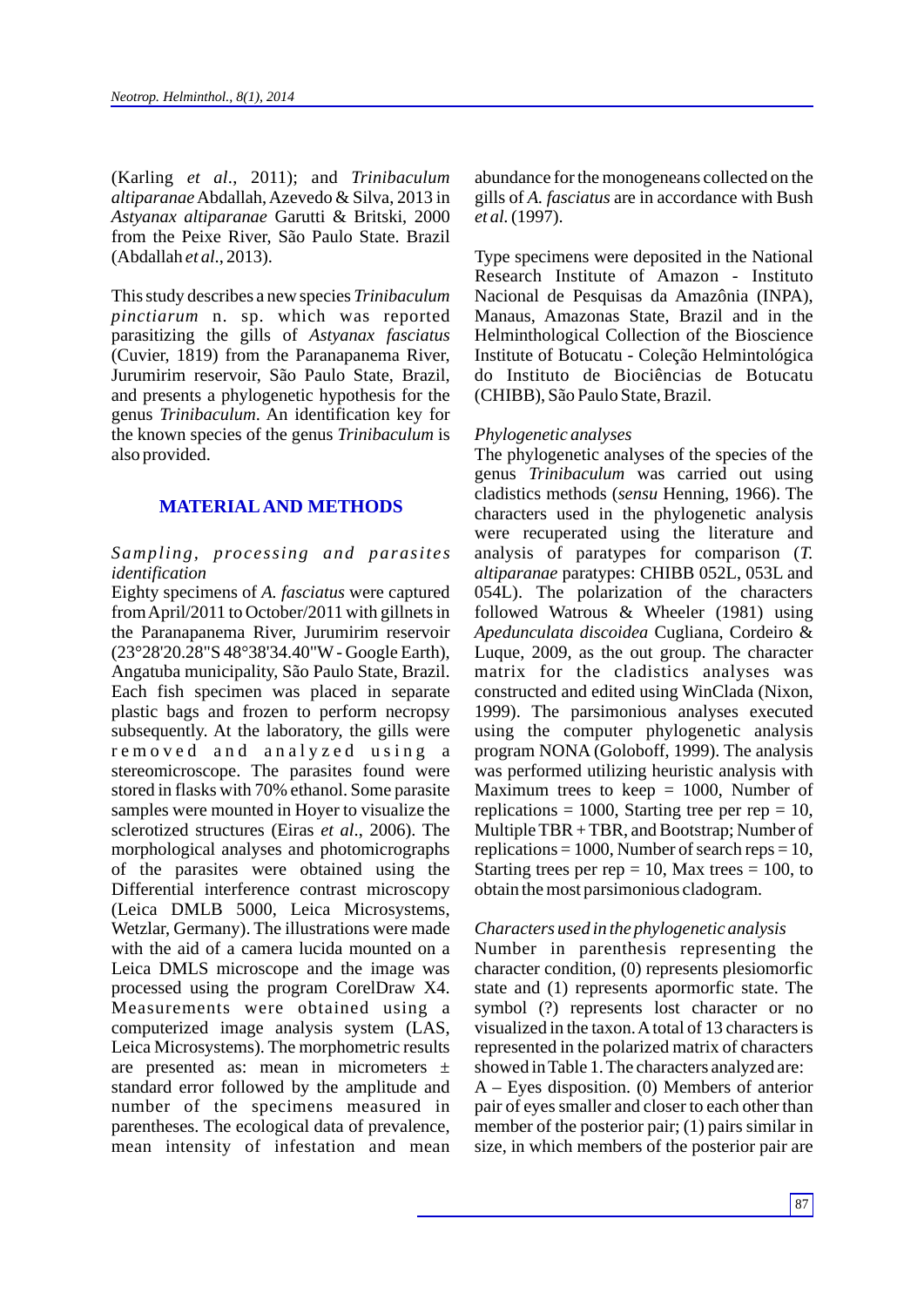closer to each other than the members of the anterior pair.

B – Cephalic lobes. (0) Poorly developed; (1) Moderately developed.

C - Peduncle. (0) Absent; (1) Present.

D - Vagina opening level. (0) At the level of the male copulatory organ; (1) Below the level of the male copulatory organ.

 $E$  – Male copulatory organ. (0) Coiled; (1) Simple tube.

F – Ventral anchor shaft**.** (0) Curved; (1) Straight.

G - Dorsal anchor deep root. (0) Long/Well developed; (1) Short/Poor developed.

H - Ventral bar ends**.** (0) Simple ends, without expansion; (1) Expanded ends faced laterally.

I - Dorsal bar. (0) Single; (1) Double.

J - Vagina with sclerotized distal bulbous. (0) Absent (1) Present.

K - Gonads disposition. (0) Testis dorsolateral to the ovary; (1) Testis post-dorsal to the ovary.

L– Trunk shape. (0) Disc-shape; (1) Fusiform.

M - Ventral anchor roots. (0) Long deep root, both extending laterally to opposite sides from the base; (1) Short deep root, both depressed/extending inferiorly from the base.

# **RESULTS**

Class Monogenoidea Bychowsky, 1937 Subclass Polyonchoinea Bychowsky, 1937 Order Dactylogyridea Bychowsky, 1937 Dactylogyridae Bychowsky, 1933 Ancyrocephalinae Bychowsky, 1937 *Trinibaculum* Kritsky, Thatcher & Kayton, 1980

*Trinibaculum pinctiarum* n.sp. (Figs. 1, 2, 3, 4 and 5)

Description (Based on 11 specimens): Body fusiform, divided in cephalic area, trunk, peduncle and haptor, body length  $294.1 \pm 27.6$ (232-416; n=7); maximum width  $72.5 \pm 3.7$  $(59.8-83; n=7)$  usually at the level of the copulatory complex. Three pairs of cephalic lobes moderately developed; three pairs of cephalic organs: two superior and one bilateral; cephalic gland not observed (Fig. 1). Four eyes similar in size: members of the posterior pair of eyes located closer to each other than the members of the anterior pair of eyes (Fig. 1);



**Figure 1.** *Trinibaculum pinctiarum* n. sp. Cephalic extremity. Scale bar: 20 um.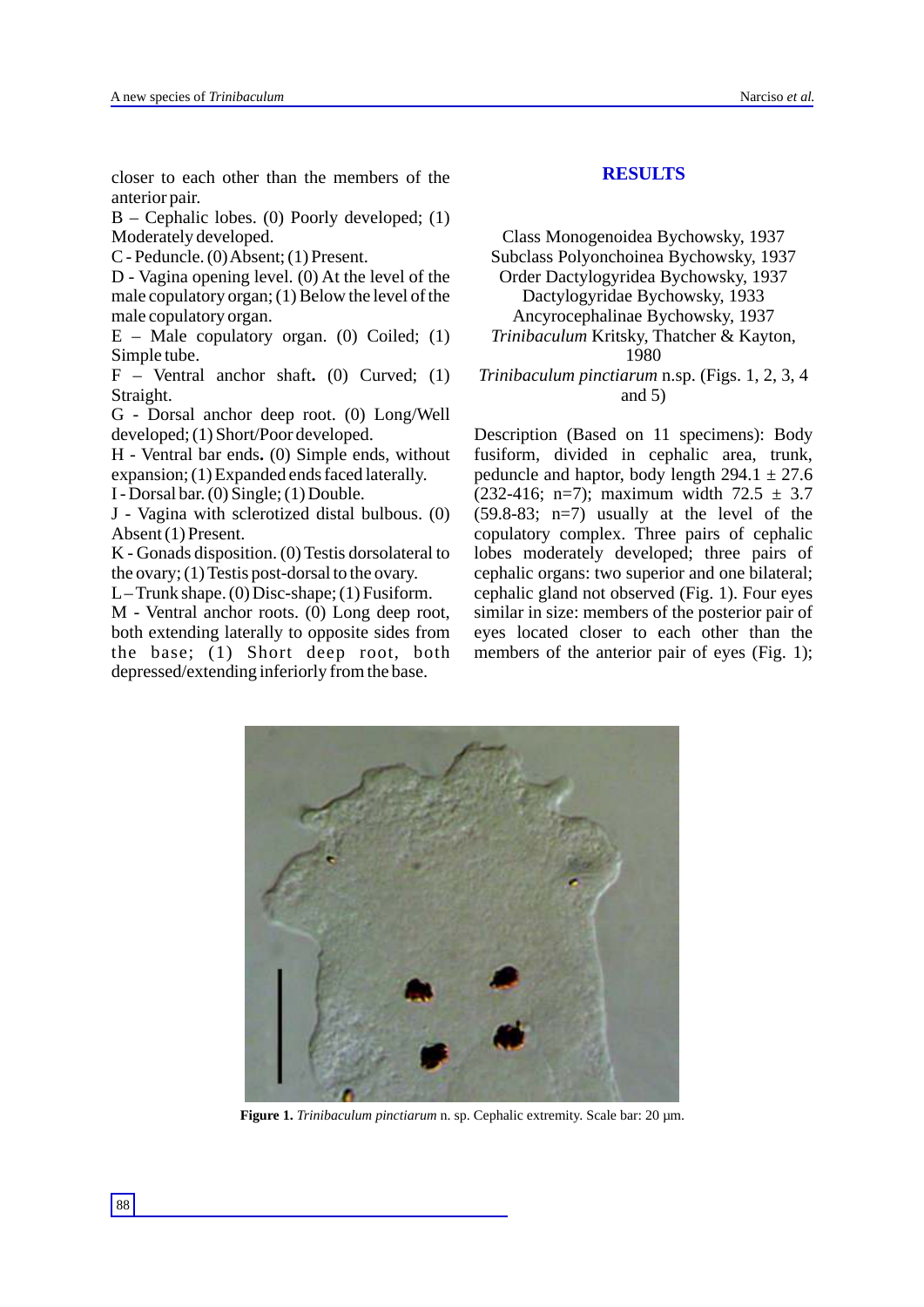

**Figure 2.** *Trinibaculum pinctiarum* n. sp. Male copulatory organ (segmented arrow) and vagina (full arrow). Scale bar: 20 µm.



**Figure 3.** *Trinibaculum pinctiarum* n. sp. Male copulatory organ: (A) Cirrus (segmented arrow) and (B) Acessory piece (full arrow). Scale bar: 20 µm.

89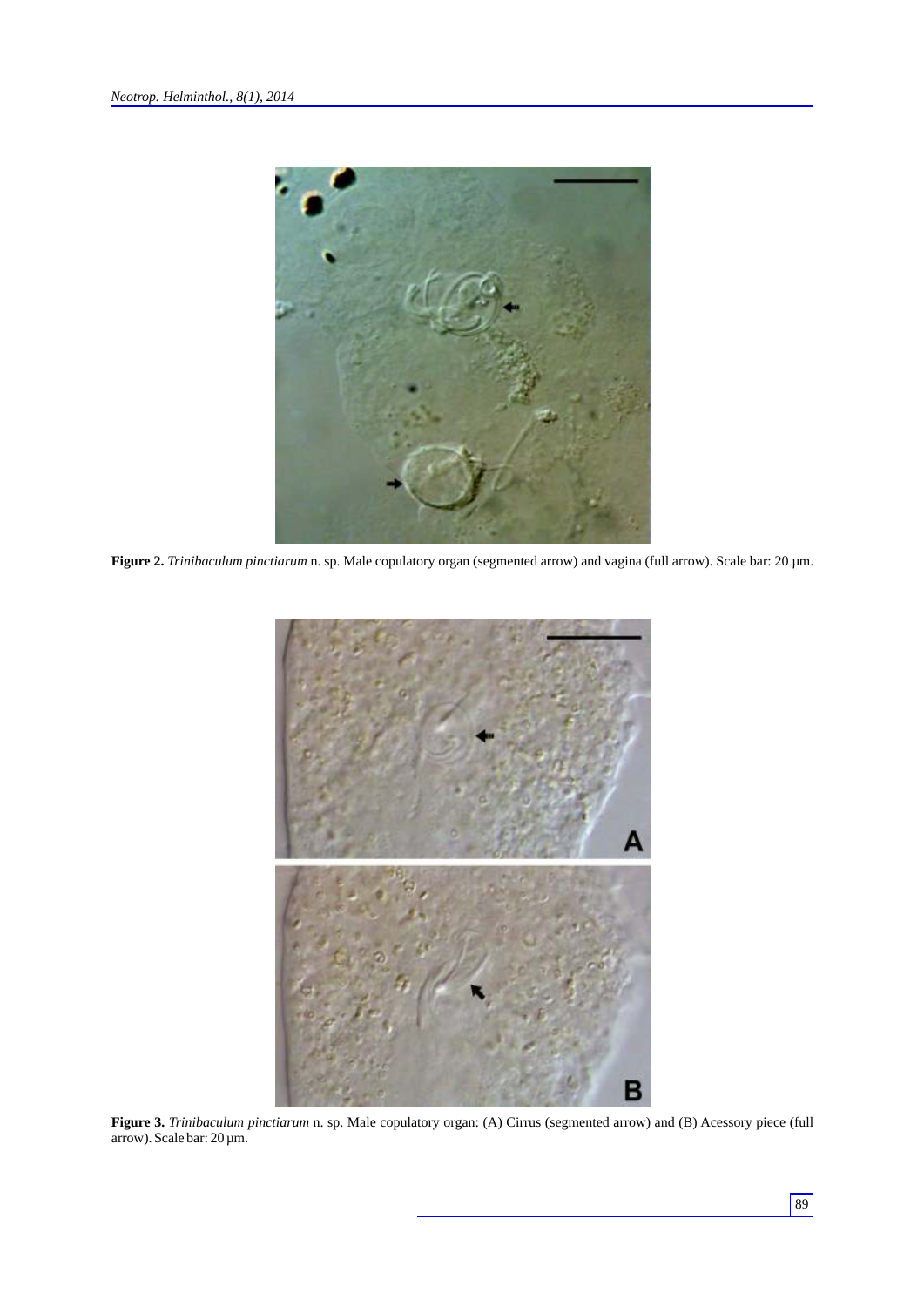accessory granules distributed in the cephalic region and anterior to the trunk. Spherical pharynx, 19.8 ± 1.3 (15.5-25.5; n=7) of diameter. Peduncle present, short. Hexagonal haptor,  $46.2 \pm 1.8$  (41.1-49.8; n=4) long,  $54.5 \pm$ 0.9 (51.8-55.6; n=4) wide, comprising a complex of anchors, bars and hooks (Fig. 4). Anchors different in size and shape: bigger ventral anchors. Ventral anchor with welldefined roots, shaft moderately curved, tip recurved,  $32.8 \pm 0.56$  (29.6-35.7; n=14) long, base  $12.3 \pm 0.5$  (9.1-15.6; n=16) wide; anchor filaments extending from shaft to the beginning of the tip in the lateral edge. Dorsal anchor with superficial root well developed and short deep root; shaft and tip curved,  $10.3 \pm 0.3$  (9.4-11,1; n=6) long, base  $8.3 \pm 0.2$  (7.1-9.5; n=13) long. Ventral bar yoked-shaped,  $34.6 \pm 0.86$  (32.1-37.8; n=8) long,  $3.9 \pm 0.3$  (3.1-5.3; n=8) wide; with constriction in the anterior margin and widened lateral ends faced laterally. Dorsal bar double sigmoid,  $14 \pm 0.89$  (12-16; n=6) long. Seven pairs of hooks with Ancyrocephalinae distribution: 10 ventral and 4 dorsal. Hooks different in size and shape; pairs 1 and  $5 - 19,2 \pm 1$ 0,6 (13,8 - 23,4; n=) long, widened in about of 1/2 of the shaft length, depressed thumb, tip and lamina curved; pairs 2, 3, 4, 6 and  $7 - 22.1 \pm 0.4$ (14.6-28.6; n=51) long; widened in about 2/3 of the shaft length, depressed thumb, tip and lamina curved. Hook filament extending up to 1/3 of the stem length. Cirrus coiled with approximately 1  $1/2$  rings counterclockwise, total length 74.6  $\pm$ 3.4 (62.5-85.6; n=6), and diameter of first ring  $12.9 \pm 0.4$  (12.5-13,7; n=3) (Fig. 3). Accessory structure shaped as tweezers, with the anterior portion bifid closing posteriorly,  $22 \pm 1.3$  (18.6-25.1; n=6) long,  $8.5 \pm 0.5$  (7.4-10.4; n=5) wide; no articulated with the cirrus base (Fig. 3). Dextral vagina, sclerotized simple tube with distal bulbous (Fig. 2). Vitellaria distributed throughout the trunk except in the area of the gonads and male copulatory complex. Eggs not observed.

#### *Taxonomic summary*

Type-host: *Astyanax fasciatus* (Cuvier, 1819) (Characiformes: Characidae). Locality: Paranapanema River, Jurumirim reservoir (23°28'20.28"S 48°38'34.40"W -

Google Earth), Angatuba municipality, São Paulo State, Brazil. Infestation site: Gills filaments. Prevalence: 32.3 %. Mean Intensity of infestation (Amplitude): 2.1  $\pm$  0.7 (1 - 8). Mean abundance:  $0.7 \pm 0.3$ . Holotype: INPA 637. Paratypes: INPA 638; CHIBB 123L, 124L,

125L, 126L, 127L and 128L.

Etymology: The specific epithet refers to the characteristic accessory structure shaped as tweezers from the Latin (*pinctiare* = pinch).

#### *Taxonomic discussion*

*Trinibaculum pinctiarum* n. sp. is similar to *T. altiparanae* due to the following characteristics: cephalic lobes moderately developed, eyes disposition (similar in size with the members of the posterior pair of eyes close to each other), vagina with ending in bulbous, and the morphology of the haptor structures. However, the new species differs from *T. altiparanae*  because it shows cirrus comprising about  $1\frac{1}{2}$ counterclockwise rings (simple tube in *T. altiparanae*), accessory structure shaped as tweezers (considerable curved and basally bifid in *T. altiparanae*), post-median process in the ventral bar absent (present in *T. altiparanae*), hooks with depressed thumb (erected thumb in *T. altiparanae*).

This new species differs from the others of the genus because it presents fusiform body (disc shaped in *T. rotundus*), cephalic lobes moderately developed (incipient in *T. brazilensis* and *T. rotundus*), eyes similar with members of the posterior pair of eyes closer to each other than the members of the anterior pair (members of the posterior pair bigger and more distant in *T. brazilensis* and *T. rotundus*), cirrus comprising 1 ½ counterclockwise rings (simple tube in *T. brazilensis* and 1 ½ clockwise rings in *T. rotundus*), deep root of the dorsal anchor short (long in *T. brazilensis* and *T. rotundus*), dorsal bar with widened ends laterally directed (simple in *T. brazilensis* and *T. rotundus*), hooks with approximately 2/3 of widened shank and depressed thumb (straight thumb in *T. brazilensis*, and slender shaft *T. rotundus*).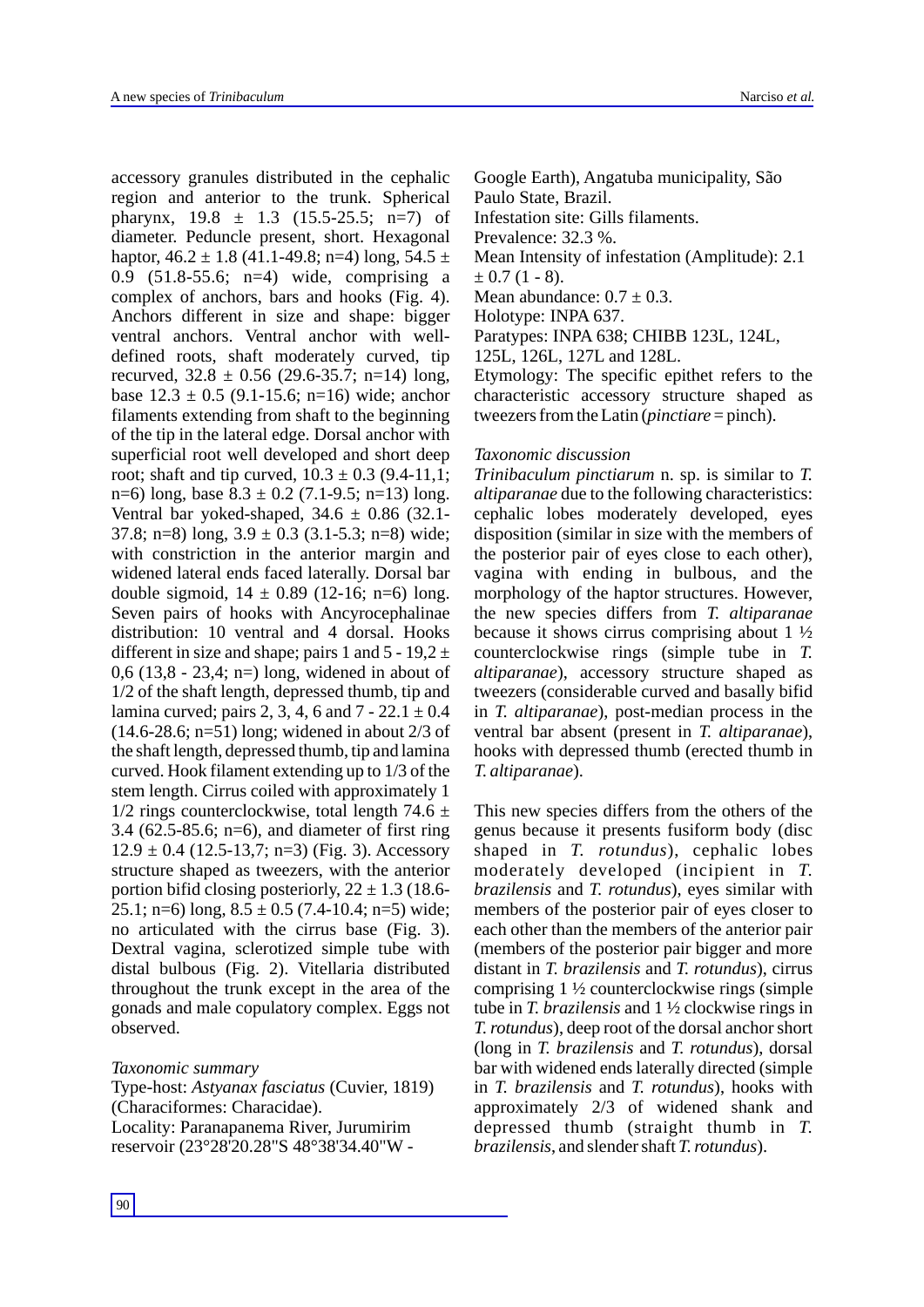# An identification key of the genus *Trinibaculum.*

1a - Body disc-shaped; peduncle absent; point of the dorsal anchor well-recurved; dorsal anchor with point extending to the level of the superficial root and superficial root widened; ventral bar straight; hooks shank slender, without widening; cirrus coiled with clockwise rings…...........................*Trinibaculum rotundus* 1b – Body fusiform; peduncle present; point of the dorsal anchor slight or moderately curved; dorsal anchor with point extending to the next half of the length of the superficial root and nowidened superficial root; ventral bar in U or V shape; hook shank with proximal widening; cirrus as simple tube or coiled with counterclockwise rings………….....................2 2a (1b) – Incipient cephalic lobes; four eyes in which the members of the posterior pair of eyes are bigger and more distant to each other than the member of the anterior pair of eyes; deep root of the dorsal anchor long; ventral bar with ends without widening; accessory structure

articulated with the base of the cirrus; vagina as simple tube sclerotized…..............*Trinibaculum brazilensis* 

2b (1b) - Cephalic lobes moderately developed; four eyes similar in size, in which the members of the posterior pair of eyes are closer to each other; deep root of the dorsal anchor short; ventral bar with widened ends faced laterally; accessory structure non-articulated with the base of the cirrus; vagina as simple tube sclerotized with distal bulbous ……...................................3 3a (2b) - Post-median process prominent in the ventral bar and ends with striae; hooks of different sizes, in which the pairs 1, 2 and 5 are smaller and straight thumb; Cirrus in simple tube; accessory structure well-curved posteriorly bifid and piece flabellate anteriorly……………..................*Trinibaculum altiparanae*

3b (2b) - Post-median process in the ventral anchor absent, without striae; hooks pairs 1 an 5 are smaller with depressed thumb; coiled cirrus; accessory structure shaped as tweezers.............*Trinibaculum pinctiarum* n. sp.



**Figure 4.** *Trinibaculum pinctiarum* n. sp. Haptor. Scale bar: 20 µm.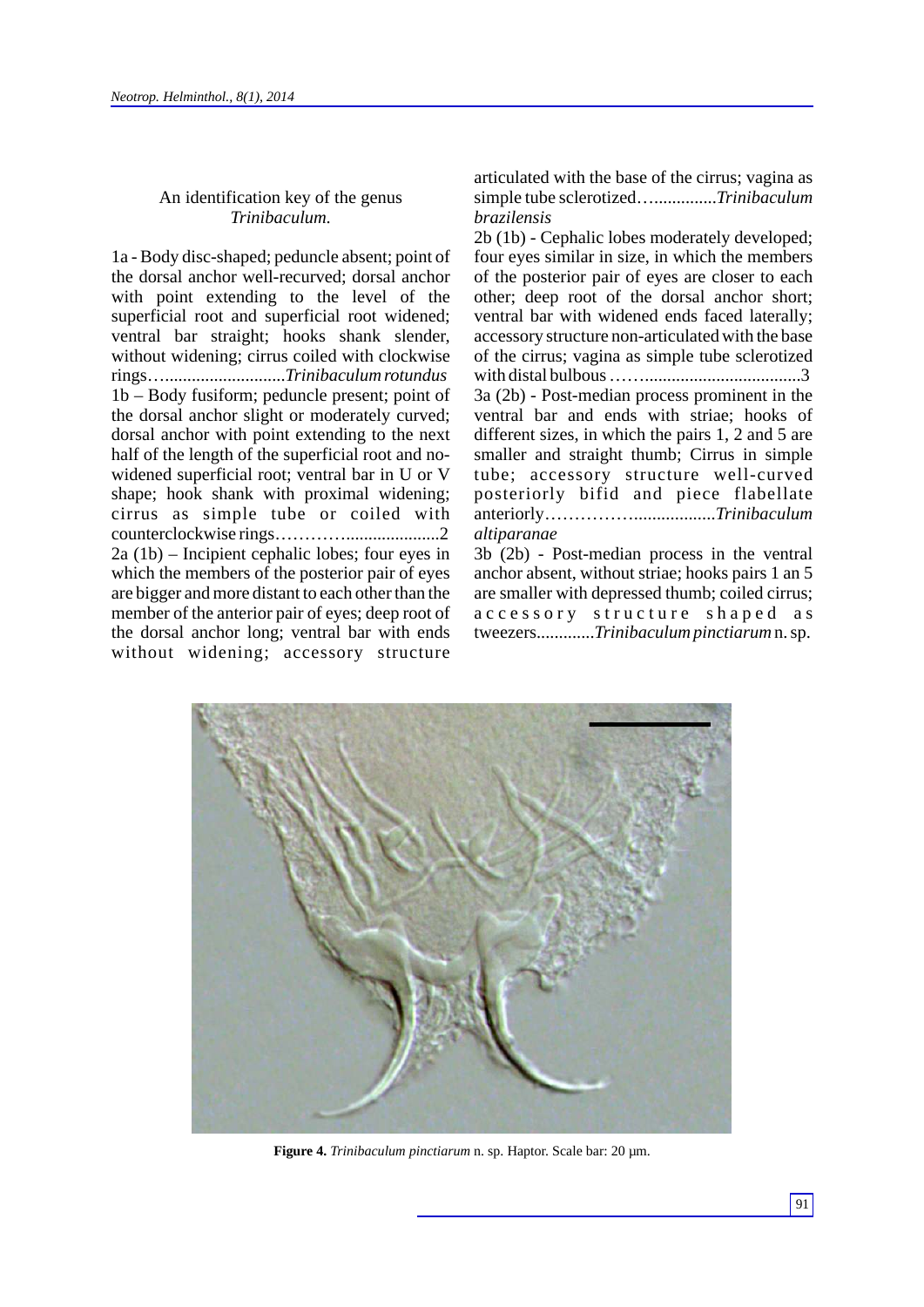

**Figure 5.** *Trinibaculum pinctiarum* n. sp. (A) Male copulatory organ; (B) Vagina; (C) Ventral anchor; (D) Ventral bar; (E) Dorsal bar; (F) Dorsal anchor; (G) Hook.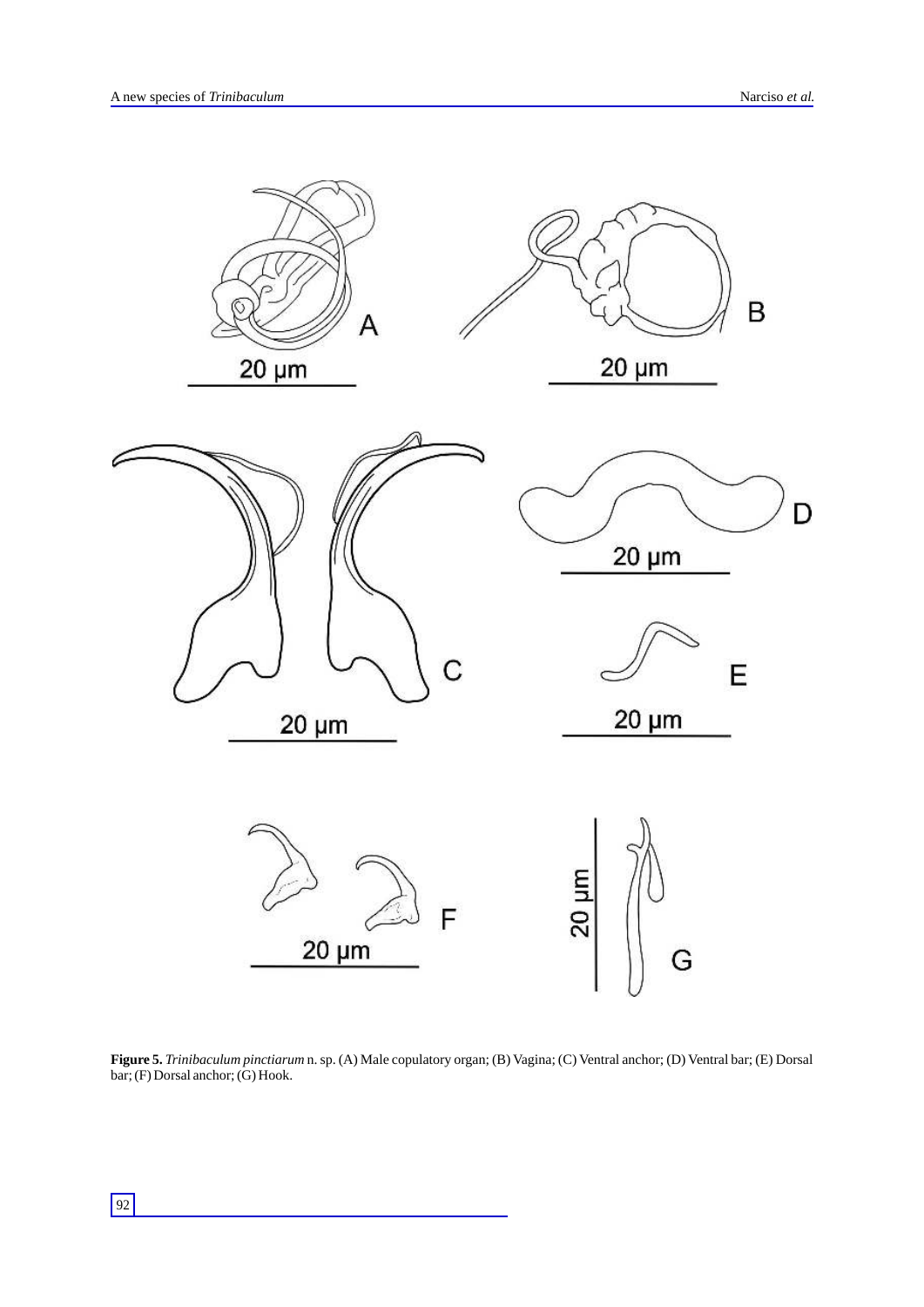#### *Phylogenetic analysis*

The most parsimonious cladogram for the relations of the species within *Trinibaculum*  genus of cladistics analysis (Consistency index  $= 87\%$ , Retention index  $= 80\%$  and length  $= 16$ ) based on 13 transformation series based on the structures totality and body structures (Table 1) is (*Trinibaculum rotundus* (*T. brazilensis* (*T. altiparanae*, *Trinibaculum pinctiarum* n. sp.))) (Fig. 6). *Trinibaculum pinctiarum* n. sp. is a sister group of *T. altiparanae* supported by five sinapomorphies (A, B, G, H and J) with Consistency index  $= 100\%$ , corroborating the great similarity between the two fish parasite species of the genus *Astyanax*, however, the character E (male copulatory organ) Consistency index = 50 % in *T. altiparanae* with *T. brazilensis* both present copulatory organ, being characterized as a probable reversion in both *taxa* through the comparison of the character with the outgroup. The character F (dorsal anchor shaft) Consistency index  $= 50\%$ presents as a probable homoplasy between *T. brazilensis* and *T. rotundus*, given that this last is shown as sister group of (*T. altiparanae* + *Trinibaculum pinctiarum* n. sp.), supported by two sinapomorphies (C and L) IC =  $100\%$ .

**Table 1.** Polarized matrix of characters of species of the genus *Trinibaculum* Kritsky, Thatcher & Kayton, 1980.

| <b>Characters</b>              |  |                   |  |  |  |  |  |                           |  |  |  |  |  |
|--------------------------------|--|-------------------|--|--|--|--|--|---------------------------|--|--|--|--|--|
| Taxon                          |  |                   |  |  |  |  |  | A B C D E F G H I J K L M |  |  |  |  |  |
| Apenduculata discoidea         |  |                   |  |  |  |  |  | 0 0 0 0 0 0 0 0 0 0 0 0 0 |  |  |  |  |  |
| Trinibaculum brazilensis       |  |                   |  |  |  |  |  | 0 0 1 1 1 1 0 0 1 0 1 1 1 |  |  |  |  |  |
| Trinibaculum rotundus          |  | $(1)$ $(1)$ $(1)$ |  |  |  |  |  | 1 0 1 0 0 1 0 0 0 1       |  |  |  |  |  |
| Trinibaculum altiparanae       |  |                   |  |  |  |  |  | 1 1 1 1 1 0 1 1 1 1 1 1 1 |  |  |  |  |  |
| Trinibaculum pinctiarum n. sp. |  |                   |  |  |  |  |  | 1 1 1 1 0 0 1 1 1 1 ? 1 1 |  |  |  |  |  |



**Figure 6.** Phylogenetic hypothesis of the four species of *Trinibaculum* Kritsky, Thatcher & Kayton, 1980.

93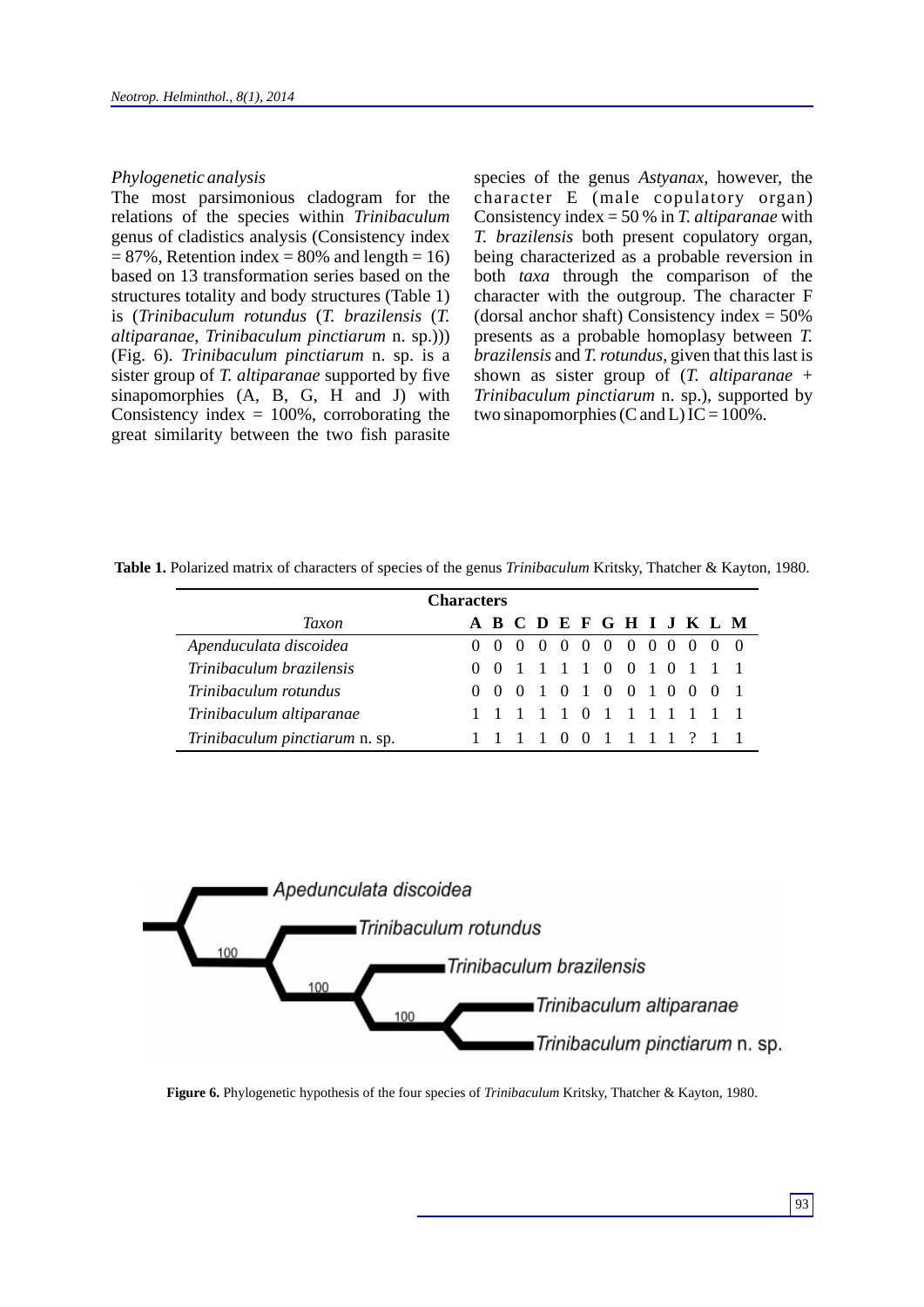# **DISCUSSION**

The Monogenea are discussed as an ideal parasite taxon for investigations of evolutionary issues because, among other reasons, they are generally host specific (Poulin, 2002). In most of the studies on parasite-host interaction, the specificity is understood to have a genetic basis, however it can also be a result of phenotypic plasticity (Little *et al*., 2006).

*Trinibaculum pinctiarum* n. sp. is the second species, together with *T. altiparanae*, which parasitizes the gills of fish belonging to the genus *Astyanax*, being found in *A. fasciatus* and *A. altiparanae*, respectively, even though these fish species are widely distributed in several habitats of the upper Paraná River and present quite similar ecological preferences (Bennemann *et al.,* 2005), evidencing high host specificity in morphologically and ecologically similar species.

The phylogenetic relationship among the species of *Trinibaculum* recovered in this study (Fig. 6) is totally congruent with the phylogeny of their hosts as proposed by Oliveira *et al.* (2011) and Mirande (2010). Thus, the host specificity of *Trinibaculum* species seems to be based on non plastic evolutionary events and possibly describes an interesting process of hostparasite coevolution.

# **ACKNOWLEDGMENTS**

The authors thank the Coordenação de Aperfeiçoamento Pessoal de Nível Superior – CAPES (AUX-PE-PNPD 3005/2010) and Fundação de Amparo a Pesquisa do Estado de São Paulo – FAPESP (2012/20150-4 and 2011/22603-3) for financial support and Aline Angelina Acosta for the English review.

# **BIBLIOGRAPHIC REFERENCES**

Abdallah, VD, Azevedo, RK & Silva, RJ. 2013. Trinibaculum altiparanae *sp. n., a new* *Dactylogyrid species (Monogenea) of the*  Astyanax altiparanae *(Osteichthyes: Characidae) in the Peixe river, Southeastern Brazil.* Neotropical Helminthology, vol. 7, pp. 211 - 217.

- LM. 2005. Ocorrência e ecologia trófica *de quatros espécies de Astyanax (Characidae) em diferentes rios da bacia do Tibagi, Paraná, Brasil*. Iheringia, Série Zoologica, vol. 95, pp. 247-254. Bennemann, ST, Geath, AM, Orsi, ML& Souza,
- *Parasitology meets ecology on*  AW. 1997. *its own terms: margolis et al. Revisited*. The Journal of Parasitology, vol. 83, pp. 575-583. Bush, AO, Lafferty, KD, Lotz, JM & Shostak,
- *On diversity of the* Cohen, S.C. 2013. *monogenoidean fauna in a megadiverse country, B r a z i l .* N e o t r o p i c a l Helminthology, vol. 7, pp. 1 - 6.
- *Métodos de estudo e técnicas*  2006. *laboratoriais em parasitologia de peixes*. 2º ed., Eduem, Maringá, Brazil. Eiras, JC, Takemoto, RM & Pavanelli, GC.
- *Diversidade dos parasitas de peixes*  2010. *de água doce do Brasil*. Clichetec, Maringá, Brazil. Eiras, JC, Takemoto, RM & Pavanelli, GC.
- Goloboff, P. 1999. NONA (NO NAME) ver. 2 Published by the author. Tucumán, Argentina.
- *Phylogenetic systematics*. Hennig, W. 1966. University of Illinois Press, Urbana.
- RM & Pavanelli, GC. 2011. Trinibaculum rotundus *n. sp. (Monogenea, Ancyrocephalinae), a parasite of* Schizodon borellii *(Characiformes, Anostomidae) from the upper Paraná River floodplain, Brazil*. Helminthologia, vol. 48, pp. 85-87. Karling, LC, Conceição Lopes, LP, Takemoto,
- Kritsky, DC, & Boeger, WA. 1989. The *p h y l o g e n e t i c s t a t u s o f t h e Ancyrocephalidae Bychowsky, 1937 (Monogenea: Dactylogyroidea)*. The Journal of parasitology, vol.75, pp. 207- 211.
- Neotropical Monogenoidea. 3. *Five new species from South America with the* Kritsky, DC, Thatcher, VE & Kayton, RJ. 1980.